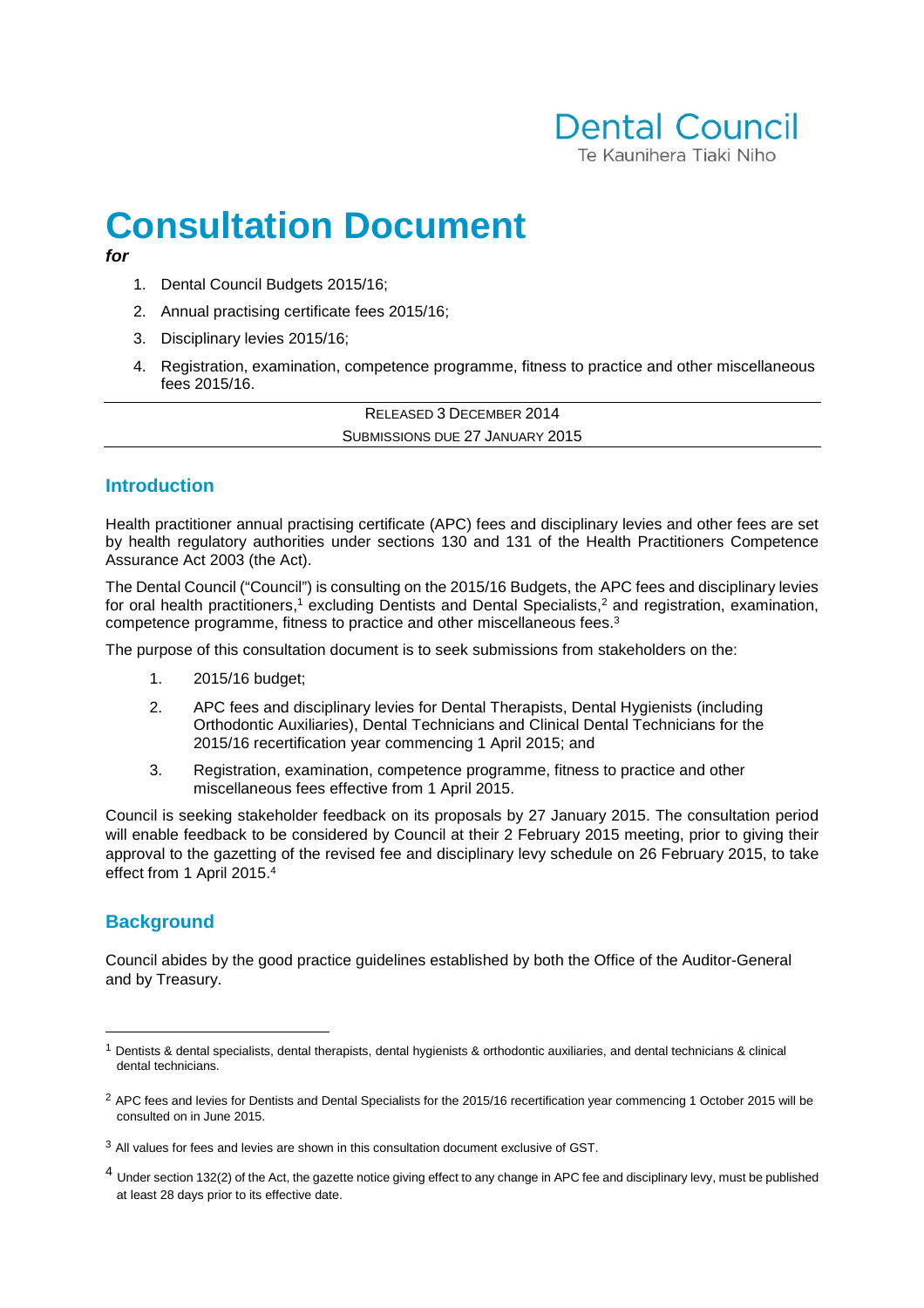Council is committed to ensuring that it operates in a cost effective manner and strives to maintain a balance between ensuring the efficient and effective discharge of its public safety obligations and practitioner affordability.

Council is committed to 'user pays' and full cost recovery principles to ensure no subsidisation or crosssubsidisation occurs. This extends to ensuring full recovery for the costs associated with registration of oral health practitioners in a particular scope of practice; the costs of a competence or other programmes established for a practitioner to maintain registration; the examination of candidates to enable them to obtain a New Zealand prescribed qualification that leads to registration; and for the costs of maintaining non-practising registrants on the register.

## **2015/16 Budget**

Note: Key budget numbers are cross referenced in the budget tables as follows:



The following 2015/16 draft budgets were approved by Council on 1 December 2014, for stakeholder consultation. In 2015/16 the budgets include income of \$3,818,778 less expenditure of \$3,714,100 resulting in a budgeted surplus of \$104,678.

#### **Budget Summary by Council and Professions**

| Dental Council Draft Budget 2015/16 - Summary | <b>Council</b> | <b>Professions</b> | <b>Total</b> |  |
|-----------------------------------------------|----------------|--------------------|--------------|--|
|                                               | S.             | S                  | S            |  |
| APC fees                                      | 2,809,330      | (211, 032)         | 2,598,298    |  |
| Disciplinary levies                           | 0              | 441,661            | 441,661      |  |
| <b>Total APC Fee and Levies</b>               | 2,809,330      | 230,629            | \$3,039,959  |  |
| Other income                                  | 107,619        | 671,200            | 778,819      |  |
| <b>Total Income</b>                           | 2,916,949      | 901,829            | 3,818,778    |  |
| Less Expenditure                              | 2,860,900      | 853,200            | 3,714,100    |  |
| <b>Net Surplus</b>                            | 56,049         | 48,629             | 104,678      |  |
|                                               |                |                    |              |  |



## **Budget Summary by Individual Professional Groups**

| <b>Dental Council Draft Budget</b><br>2015/16 - Professional Groups | <b>Dentists</b> | <b>Therapists</b> | <b>Hygienists</b> | <b>Technicians</b> | <b>Total</b> |
|---------------------------------------------------------------------|-----------------|-------------------|-------------------|--------------------|--------------|
|                                                                     |                 | \$                | \$                | S                  | \$           |
| APC fees                                                            | (103,730)       | (50, 203)         | (42, 678)         | (14, 421)          | (211, 032)   |
| Disciplinary levies                                                 | 352,765         | 16,105            | 15,222            | 57,569             | 441,661      |
| Other income                                                        | 533,300         | 55,800            | 57,200            | 24,900             | 671,200      |
| <b>Total Income</b>                                                 | 782,335         | 21,702            | 29,744            | 68,048             | 901,829      |
| Less Expenditure                                                    | 646,100         | 69,400            | 69,900            | 67,800             | 853,200      |
| <b>Net Surplus</b>                                                  | 136,235         | (47, 698)         | (40, 156)         | 248                | 48,629       |

B

C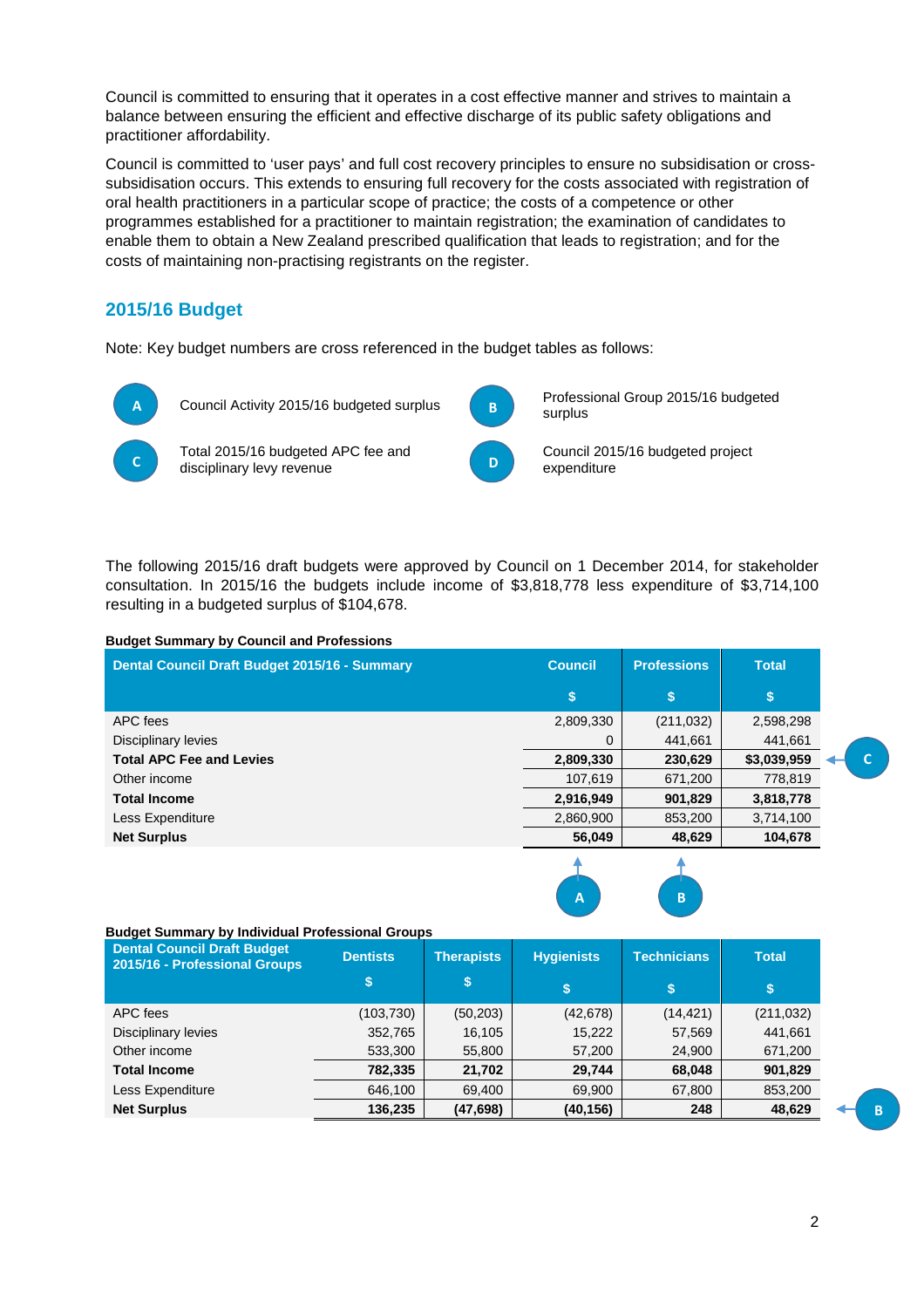| <b>Budget Capital Expenditure</b>                         |         |
|-----------------------------------------------------------|---------|
| Dental Council Draft Budget 2015/16 - Capital Expenditure |         |
| <b>Capital Expenditure</b>                                | 355,000 |

Each year APC fees and disciplinary levies are set to fully recover the costs of the Dental Council operations both at Council and at profession level.

Each profession contributes APC fee revenue towards Council costs on a workflow activity basis with the balance of APC revenue being attributed to the profession to which it relates. Disciplinary levy revenue is attributed wholly to the profession upon which the levy is imposed.

APC fees and disciplinary levies are also adjusted for the purposes of maintaining operational and disciplinary reserves, at Council level for budgeted capital expenditure, and at profession level to provide a buffer against unforeseen operational expenditure (e.g. Competence Reviews) and unforeseen disciplinary expenditure for Professional Conduct Committees (PCCs) and Health Practitioners Disciplinary Tribunal (HPDT) hearings and appeals.

Each practitioner's total APC fee includes a portion for funding Council's capital replacement reserve to meet its capital expenditure budget. This portion is standard across all professions and is proposed at \$58.79 per practitioner in 2015/16. The major item of capital expenditure in 2015/16 is \$300,000 for a replacement registration data base system and an on-line recertification facility.

Council's 2015/16 budgets are further analysed below by Council and Profession Activity.

## **Budget by Council Activity**

| Dental Council Draft Budget 2015/16 - Council Activity                                                |           |
|-------------------------------------------------------------------------------------------------------|-----------|
| APC Fees (to fund net Council expenditure less depreciation)                                          | 2,592,581 |
| APC Fees (to fund the capital replacement reserve)                                                    | 216,749   |
| <b>Total APC Fees Income</b>                                                                          | 2,809,330 |
| Other Income (primarily interest on term deposits)                                                    | 107,619   |
| <b>Total Income</b>                                                                                   | 2,916,949 |
|                                                                                                       |           |
| <b>Expenditure</b>                                                                                    |           |
| General Administration Expenditure (Secretariat)                                                      | 1,691,000 |
| Depreciation Administration Expense                                                                   | 160.700   |
| Council Project Expenditure (refer analysis below)                                                    | 1,009,200 |
| <b>Total Expenditure</b>                                                                              | 2,860,900 |
|                                                                                                       |           |
| <b>Net Deficit from Council activity</b>                                                              | 56,049    |
| The deficit of CEC 040 relates to: ADC Ese revenue to fund copital expenditure C216 740 less C160 700 |           |

The deficit of \$56,049 relates to: APC Fee revenue to fund capital expenditure \$216,749 less \$160,700 for depreciation.

## **Budget Council Project Expenditure**

| Dental Council Draft Budget 2015/16 - Council Project Expenditure | \$        |
|-------------------------------------------------------------------|-----------|
| Council                                                           | 277,900   |
| Finance and Risk Management                                       | 37,600    |
| Information Technology                                            | 97,900    |
| Liaison                                                           | 80,200    |
| Strategic and Operational Planning                                | 70,400    |
| <b>Standards</b>                                                  | 216,700   |
| <b>Continuing Professional Development</b>                        | 3,800     |
| Scopes of Practice                                                | 51,400    |
| Communications                                                    | 11,300    |
| <b>Workforce Data</b>                                             | 6,100     |
| Contingency                                                       | 10,000    |
| Education and Accreditation                                       | 115,900   |
| Examinations                                                      | 30,000    |
| <b>Total Council Project Expenditure</b><br>D                     | 1,009,200 |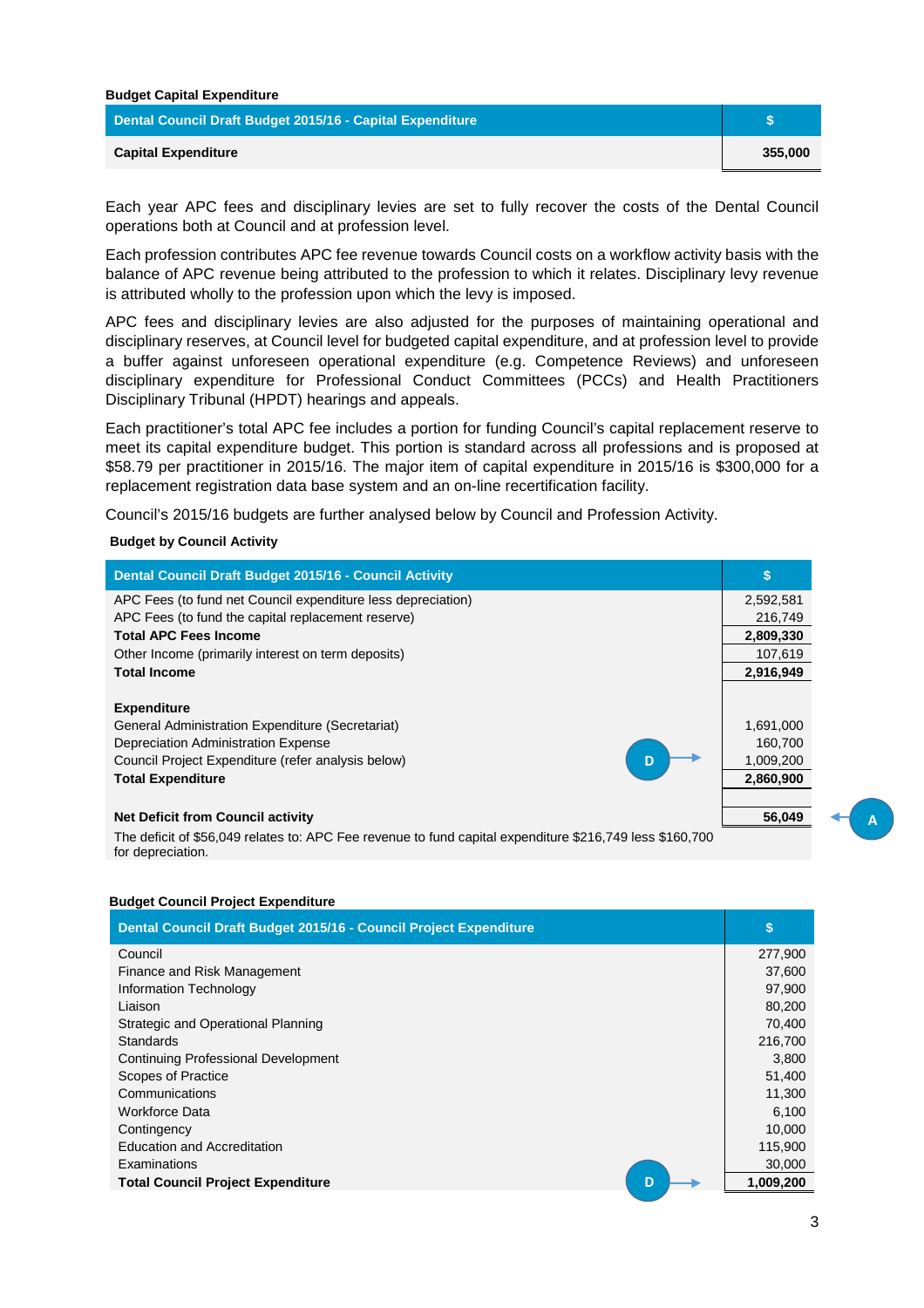Council income (excluding APC fees) and expenditure is attributed to all dental professions and includes:

- Administrative costs of the secretariat (staff salaries, office rental, insurances, office costs etc.);
- Council member fees and meeting costs;
- Information technology maintenance and enhancement;
- Liaison with local and overseas regulatory authorities, accreditation agencies and professional bodies;
- Strategic and operational planning;
- Standing committee costs including Audit and Risk Management committee, Standards Review committee, Continuing Professional Development Advisory committee, and other Council committees (e.g. Recertification working group) established from time to time;
- Scopes of practice;
- Standards development and review (codes of practice);
- Verification of international accreditation; and
- Examination development.

## **Budget by Professional Group Activity**

| Dental Council Draft Budget 2015/16 -<br><b>Professional Group Activity</b>                     | <b>Dentists</b> | <b>Therapists</b> | <b>Hygienists</b> | <b>Technicians</b> | <b>Total</b> |
|-------------------------------------------------------------------------------------------------|-----------------|-------------------|-------------------|--------------------|--------------|
| <b>Operational Activity</b>                                                                     | \$              | \$                | \$                | \$                 | \$           |
| Income                                                                                          |                 |                   |                   |                    |              |
| <b>Registration Fees</b>                                                                        | 123,100         | 33,700            | 35,100            | 22,400             | 214,300      |
| <b>Examination Fees</b>                                                                         | 350,400         | 15,600            | 15,600            |                    | 381,600      |
| <b>Retention on Register Fees</b>                                                               | 50,400          | 6,000             | 6,000             | 2,500              | 64,900       |
| Other Income                                                                                    | 9,400           | 500               | 500               |                    | 10,400       |
| <b>Total Operational Income</b>                                                                 | 533,300         | 55,800            | 57,200            | 24,900             | 671,200      |
|                                                                                                 |                 |                   |                   |                    |              |
| <b>Expenditure</b>                                                                              |                 |                   |                   |                    |              |
| Liaison                                                                                         | 7,400           | 2,400             | 2,400             | 2,600              | 14,800       |
| Examinations                                                                                    | 155,800         | 6,300             | 6,300             |                    | 168,400      |
| Registration                                                                                    | 18.600          | 1,900             | 2,800             | 4.800              | 28,100       |
| Complaints                                                                                      | 106,100         | 4,000             | 5,000             | 3,000              | 118,100      |
| Recertification                                                                                 | 56,300          | 24,800            | 23,400            | 13,700             | 118,200      |
| <b>Fitness to Practise</b>                                                                      | 8,300           |                   |                   |                    | 8,300        |
| Competence                                                                                      | 153,600         |                   |                   | 13,700             | 167,300      |
| <b>Discipline Administration Recovery</b>                                                       | (100, 352)      |                   |                   |                    | (100, 352)   |
| <b>Total Operational Expenditure</b>                                                            | 405,748         | 39,400            | 39,900            | 37,800             | 522,848      |
|                                                                                                 |                 |                   |                   |                    |              |
| Net Surplus from Profession Operational<br><b>Activities (before APC Fees)</b>                  | 127,552         | 16,400            | 17,300            | (12,900)           | 148,352      |
| APC fees                                                                                        | (103, 730)      | (50, 203)         | (42, 678)         | (14, 421)          | (211, 032)   |
| <b>Net Surplus</b><br>(deficit) from Profession<br><b>Operational Activities after APC Fees</b> | 23,822          | (33, 803)         | (25, 378)         | (27, 321)          | (\$62,680)   |

| <b>Disciplinary Activity</b>                                                                         | \$      |           | Ð         | ⊕      |         |
|------------------------------------------------------------------------------------------------------|---------|-----------|-----------|--------|---------|
| <b>Income</b>                                                                                        |         |           |           |        |         |
| Disciplinary levies                                                                                  | 352.765 | 16.105    | 15,222    | 57,569 | 441.661 |
| <b>Expenditure</b>                                                                                   |         |           |           |        |         |
| Disciplinary Expenditure (net of PCC and<br>HPDT cost recoveries and fines)                          | 240,352 | 30,000    | 30,000    | 30,000 | 330,352 |
| Net Surplus (Deficit) from Profession<br><b>Disciplinary Activities</b>                              | 112.413 | (13, 895) | (14, 778) | 27,569 | 111,309 |
|                                                                                                      |         |           |           |        |         |
| <b>Total Net Surplus (Deficit) from Profession</b><br><b>Operational and Disciplinary Activities</b> | 136,235 | (47, 698) | (40,156)  | 248    | 48,629  |

B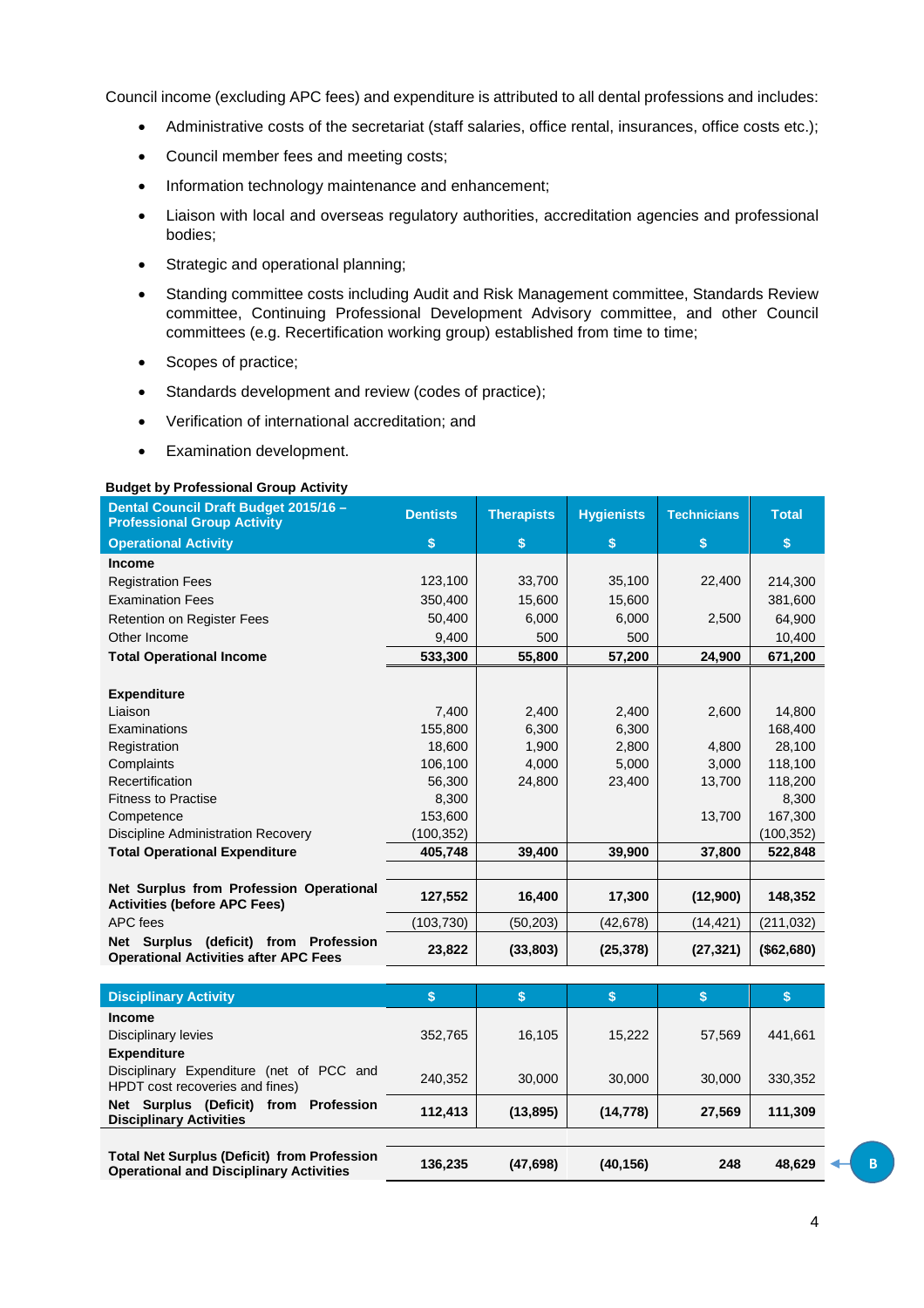The profession activity budgets reflect direct profession revenue and expenditure for both operational and disciplinary activities.

The profession operational APC fee revenue credits totaling \$211,032, are represented by total operational surpluses of \$148,352 (before APC fees) and total refunds of operational reserves of \$62,680, both of which have been taken into account when setting the proposed practitioner APC fees for 2015/16.

Professional group disciplinary activity surpluses represent the replenishment of profession disciplinary reserves whereas disciplinary activity deficits represent refunds of surplus disciplinary reserves. In summary practitioner disciplinary levies are based on budgeted net disciplinary expenditure plus or minus any adjustments required to disciplinary reserves.

The disciplinary reserves are set at levels to provide funding for an estimated number of disciplinary cases. Notwithstanding this, the number of discipline cases and the amount of disciplinary expenditure can vary significantly year on year.

| <b>Dental Council Draft Budget - 2015/16</b><br><b>APC Fees and Disciplinary Levies by</b><br><b>Profession</b> | <b>Dentists</b><br>S | <b>Therapists</b><br>\$ | <b>Hygienists</b><br>\$ | <b>Technicians</b><br>\$ | <b>Total</b> |
|-----------------------------------------------------------------------------------------------------------------|----------------------|-------------------------|-------------------------|--------------------------|--------------|
| APC fees - Council Activity                                                                                     | 1,734,115            | 366,334                 | 301,379                 | 190,753                  | 2,592,581    |
| APC Fees - Capital Expenditure                                                                                  | 129,097              | 38,741                  | 28,865                  | 20,046                   | 216,749      |
| APC Fees - Profession Activity                                                                                  | (103,730)            | (50, 203)               | (42, 678)               | (14, 421)                | (211, 032)   |
| <b>Total APC Fees Revenue</b>                                                                                   | 1,759,482            | 354,872                 | 287,566                 | 196,378                  | 2,598,298    |
| Disciplinary Levies - Revenue                                                                                   | 352,765              | 16,105                  | 15,222                  | 57,569                   | 441,661      |
| Total APC Fee and Disciplinary Levy<br>Revenue                                                                  | 2,112,247            | 370,977                 | 302,788                 | 253,947                  | 3,039,959    |

#### **Budget APC Fees and Disciplinary Levies by Professional Group**

The above table shows how each professional groups total APC fee and disciplinary levy revenue is budgeted to be distributed in 2015/16.

## **Proposed 2015/16 APC Fees and Disciplinary Levies (GST exclusive)**

The respective APC fees and disciplinary levies vary across each dental profession that Council administers. The level of APC fees and levies per practitioner depend on;

- the budgeted number of practitioners,
- each profession's share of budgeted Council costs,
- the capital expenditure budget,

**Dental Therapists** 

- direct profession income and expenditure budgets; and
- minimum operational and disciplinary reserve levels set for each profession under Council's Level of Reserves policy.

The following tables set out the proposed 2015/16 APC fee and disciplinary levy for Dental Therapists, Dental Hygienists & Orthodontic Auxiliaries, and Dental Technicians and Clinical Dental Technicians compared to 2013/14 and currently 2014/15:

| Dental Therapists          |         |         |               |                            |
|----------------------------|---------|---------|---------------|----------------------------|
| <b>Dental Therapists</b>   | 2013/14 | 2014/15 | <b>Change</b> | <b>Proposed</b><br>2015/16 |
| APC Fees                   | 623.58  | 565.07  | (26.57)       | 538.50                     |
| <b>Disciplinary Levies</b> | 45.82   | 94.26   | (69.82)       | 24.44                      |
| Total (GST exclusive)      | 669.40  | 659.33  | (96.39)       | 562.94                     |

 $\overline{\mathbf{c}}$ 

5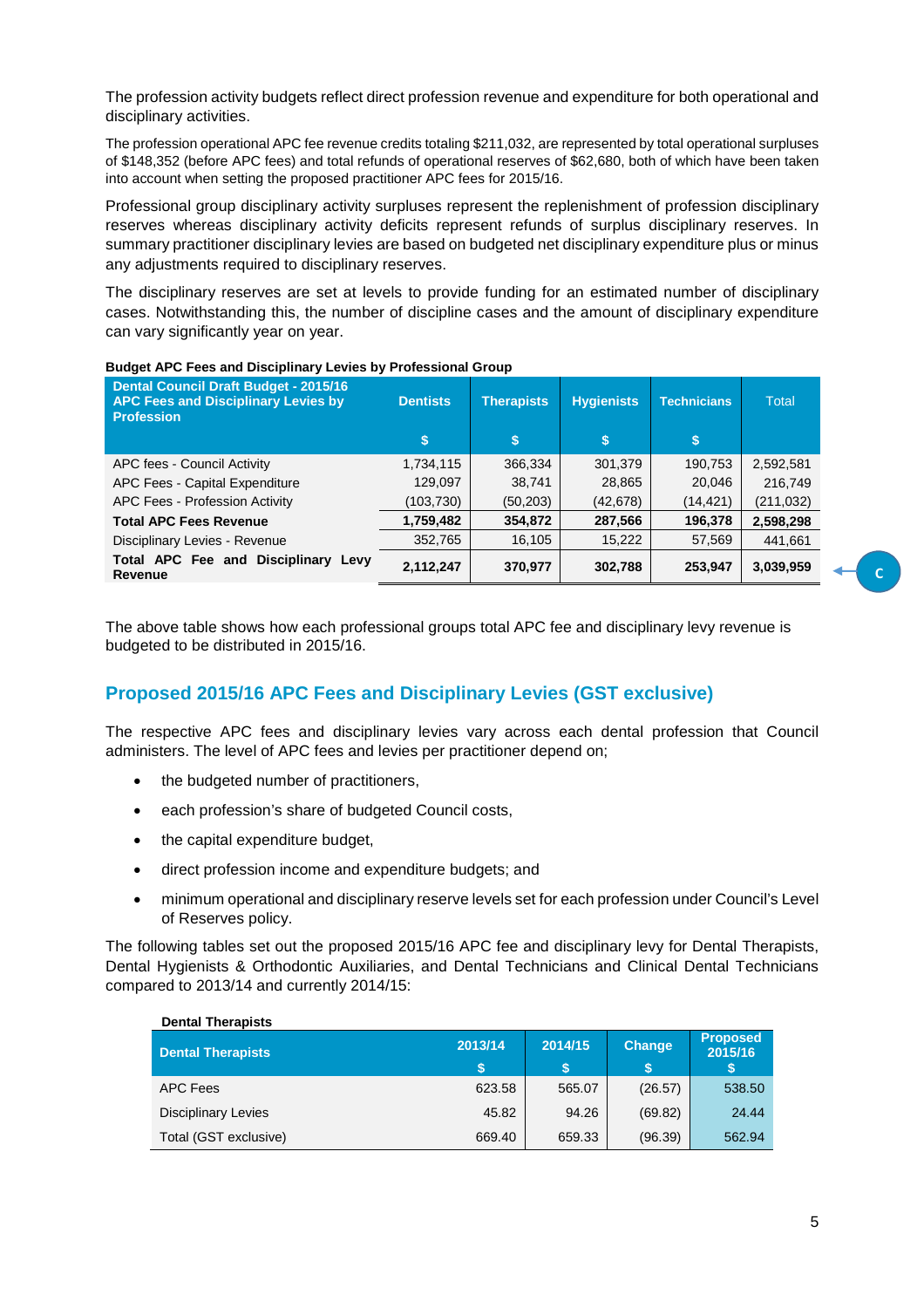The decrease per practitioner of \$26.57 in the Dental Therapist APC fee in 2015/16, reflects the net refund of surplus Therapist operational reserves after allowing for an APC fee of \$58.79 per practitioner in 2015/16 for funding capital expenditure.

The decrease per practitioner of \$69.82 in the Dental Therapist disciplinary levy in 2015/16, reflects a partial refund of disciplinary reserves held in excess of minimum levels as prescribed in Council's Level of Reserves policy.

| <b>Dental Hygienists and Orthodontic Auxiliaries</b> |         |         |               |                            |
|------------------------------------------------------|---------|---------|---------------|----------------------------|
| <b>Dental Hygienists and Orthodontic</b>             | 2013/14 | 2014/15 | <b>Change</b> | <b>Proposed</b><br>2015/16 |
| <b>Auxiliaries</b>                                   | \$      | S       | S.            | 'S                         |
| APC Fees                                             | 445.86  | 517.26  | 68.41         | 585.67                     |
| <b>Disciplinary Levies</b>                           | 140.66  | 64.54   | (33.54)       | 31.00                      |
| Total (GST exclusive)                                | 586.52  | 581.80  | 34.87         | 616.67                     |

The increase per practitioner of \$68.41 in the Dental Hygienist APC fee in 2015/16, includes \$58.79 for funding capital expenditure.

The decrease per practitioner of \$33.54 in the Dental Hygienist disciplinary levy in 2015/16 reflects a partial refund of disciplinary reserves held in excess of minimum levels as prescribed in Council's Level of Reserves policy.

| <b>Dental Technicians and Clinical Dental Technicians</b>           |         |         |               |                            |  |  |  |
|---------------------------------------------------------------------|---------|---------|---------------|----------------------------|--|--|--|
| <b>Dental Technicians and Clinical Dental</b><br><b>Technicians</b> | 2013/14 | 2014/15 | <b>Change</b> | <b>Proposed</b><br>2015/16 |  |  |  |
| APC Fees                                                            | 537.63  | 524.81  | 51.08         | 575.89                     |  |  |  |
| <b>Disciplinary Levies</b>                                          | 75.08   | 166.08  | 2.74          | 168.82                     |  |  |  |
| Special Disciplinary Levy (December 2013)                           | 237.11  | 0.00    | 0.00          | 0.00                       |  |  |  |
| Total (GST exclusive)                                               | 849.82  | 690.89  | 53.82         | 744.71                     |  |  |  |

The increase per practitioner of \$51.08 in the Dental Technician and Clinical Dental Technician APC fee in 2015/16, includes \$58.79 for funding capital expenditure partially offset by a refund of surplus operational reserves.

The increase per practitioner of \$2.74 in the Dental Technician and Clinical Dental Technician disciplinary levy in 2015/16, reflects a small adjustment to top up the Dental Technician and Clinical Dental Technician disciplinary reserve to minimum levels as prescribed in Council's Level of Reserves policy.

In 2012/13 and 2013/14 a special disciplinary levy was imposed on Dental Technicians and Clinical Dental Technicians to replenish deficits in the Technician's disciplinary reserve. A special disciplinary levy will not be imposed in 2014/15 and is not budgeted to be required in 2015/16.

## **Proposed 2015/16 Registration, Examination, Competence Programme, Fitness to Practice and other Miscellaneous Fees**

## **Annual Registration Retention Fee for Non-Practising Registrants - Proposed 2015/16 \$108.00**

This fee reflects the significant administrative cost of maintaining non-practising registrants on the register. It is proposed to increase the Annual Registration Retention Fee for Non-Practising Registrants by \$2.00 from \$106.00 to \$108.00.

## **Supply of Certificate of Good Standing Fee - Proposed 2015/16 \$91.29**

It is proposed in 2015/16 to align this fee with the fees gazetted for the supply of a replacement registration or any other certificate, by decreasing the Supply of Certificate of Good Standing fee by \$45.65 from \$136.94 to \$91.29.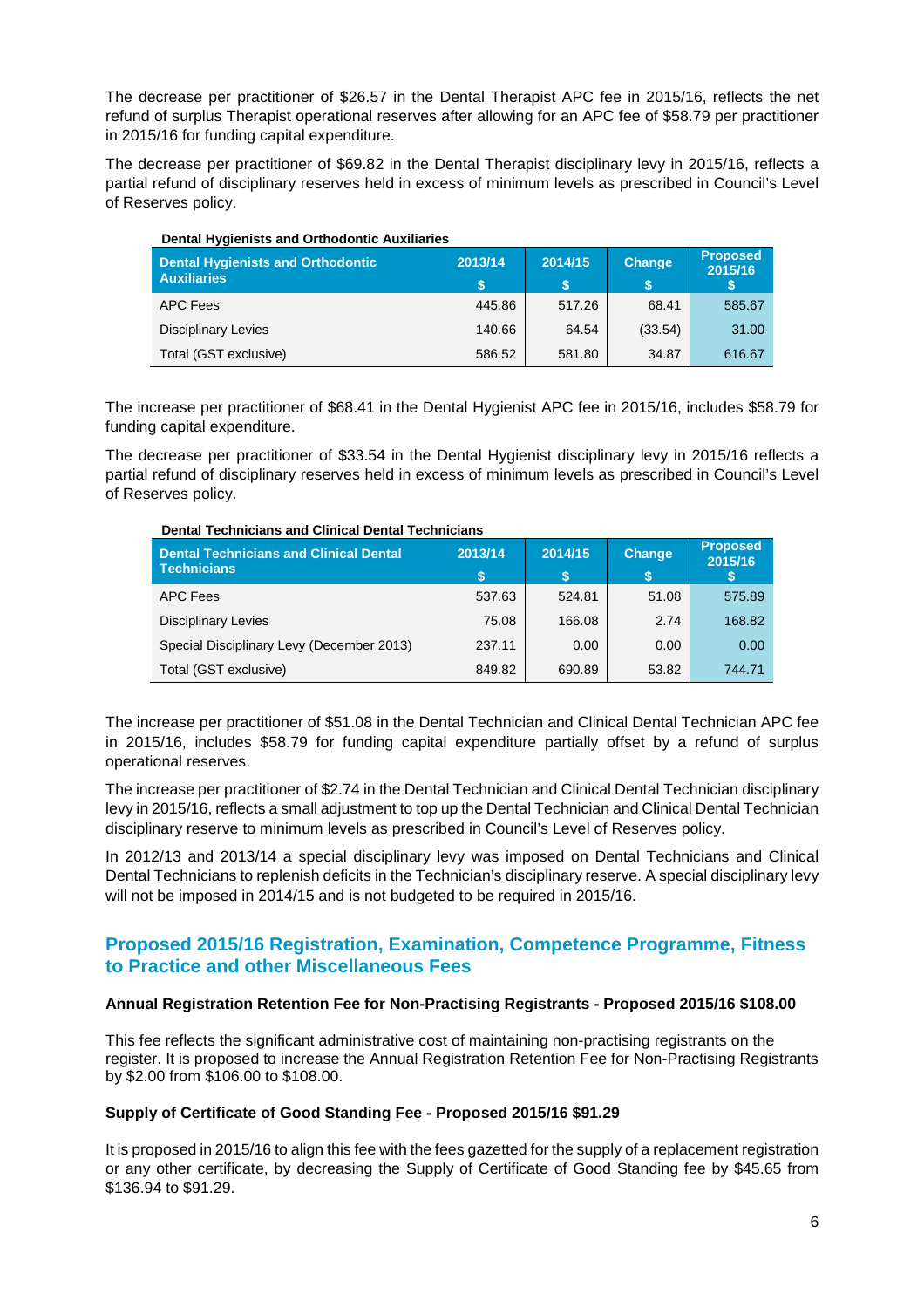## **Registration Fees - Proposed 2015/16 No Change**

It is proposed to maintain Registration fees at levels currently gazetted. Currently the Dental Council is achieving full cost recovery on fees charged to applicants for registration as a dental practitioner.

## **Examination Fees - Proposed 2015/16 No Change**

It is proposed to maintain Examination fees at levels currently gazetted. Currently the Dental Council is achieving full cost recovery on fees charged to applicants to sit the New Zealand Dental Registration examinations.

## **Competence and Fitness to Practise Fees - Proposed 2015/16 No Change**

It is proposed to maintain Competence and Fitness to Practise fees at levels currently gazetted. These fees can be adjusted for any specific requirements of an individual programme and external costings at the time each individual programme is established.

## **Course Approval Fees - Proposed 2015/16 No Change**

It is proposed to maintain Course Approval fees at levels currently gazetted. These fees are scheduled for review in 2015/16 but any changes required will not be implemented until 2016/17.

## **Conclusion**

The objective of the consultation is to gather views from stakeholders to enable Council to make a final decision on the proposals.

Council is consulting on the above proposals with all oral health practitioners, relevant associations and societies, the Ministry of Health, District Health Boards and other organisations with an interest. The proposals will also be published on the Council's website, with a similar invitation to comment.

Council invites comments on the proposals by **27 January 2015** after which Council will consider all submissions at their 2 February 2015 meeting**.** 

Following the consultation period and consideration of stakeholder feedback by Council, and subject to any consequential adjustments, the Dental Council proposes to gazette in 2015/16 the schedule of fees set out in Attachment 1, to be effective 1 April 2015.

Responses should be sent to:

Marie Warner Dental Council PO Box 10-448 Wellington 6143 Fax: 04 499 1668 Email: consultations@dcnz.org.nz

Yours sincerely

Chane

Marie Warner Chief Executive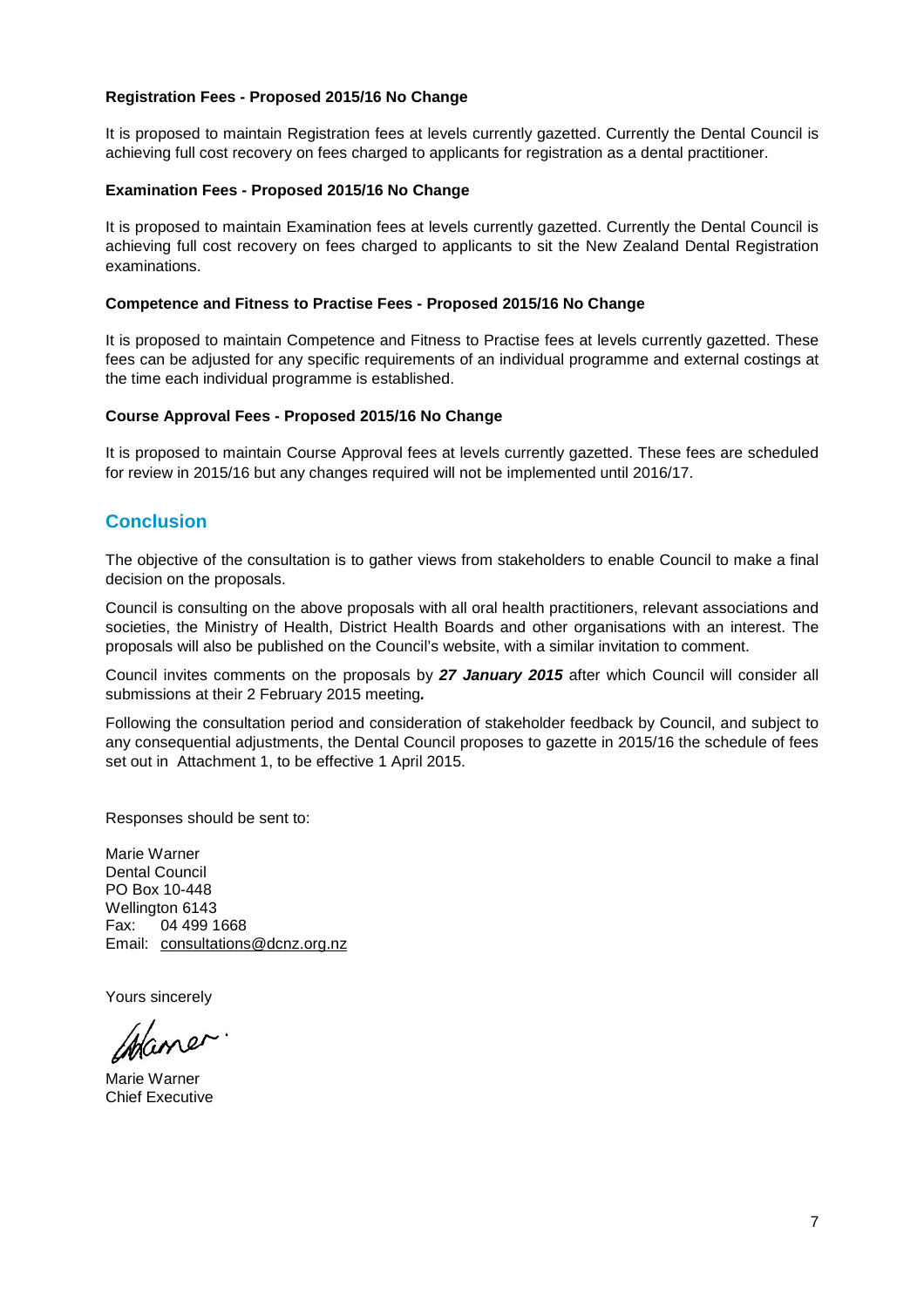## **Attachment 1**

| Dental Council Draft Budget 2015/16 - APC Fees & Disciplinary Levies |          |               |           |  |  |
|----------------------------------------------------------------------|----------|---------------|-----------|--|--|
| <b>Profession</b>                                                    | 2014/15  | <b>Change</b> |           |  |  |
| <b>Dental Therapists</b>                                             |          |               |           |  |  |
| APC Fee                                                              | \$565.07 | \$538.50      | (\$26.57) |  |  |
| Disciplinary Levy                                                    | \$94.26  | \$24.44       | (\$69.82) |  |  |
| Total (GST exclusive)                                                | \$659.33 | \$562.94      | (\$96.39) |  |  |
|                                                                      |          |               |           |  |  |
| Dental Hygienists                                                    |          |               |           |  |  |
| <b>APC Fee</b>                                                       | \$517.26 | \$585.67      | \$68.41   |  |  |
| Disciplinary Levy                                                    | \$64.54  | \$31.00       | (\$33.54) |  |  |
| Total (GST exclusive)                                                | \$581.80 | \$616.67      | \$34.87   |  |  |
|                                                                      |          |               |           |  |  |
| Orthodontic Auxiliaries                                              |          |               |           |  |  |
| APC Fee                                                              | \$517.26 | \$585.67      | \$68.41   |  |  |
| Disciplinary Levy                                                    | \$64.54  | \$31.00       | (\$33.54) |  |  |
| Total (GST exclusive)                                                | \$581.80 | \$616.67      | 34.87     |  |  |
|                                                                      |          |               |           |  |  |
| <b>Dental Technicians</b>                                            |          |               |           |  |  |
| <b>APC Fee</b>                                                       | \$524.81 | \$575.89      | \$51.08   |  |  |
| Disciplinary Levy                                                    | \$166.08 | \$168.82      | \$2.74    |  |  |
| Total (GST exclusive)                                                | \$690.89 | \$744.71      | \$53.82   |  |  |
|                                                                      |          |               |           |  |  |
| <b>Clinical Dental Technicians</b>                                   |          |               |           |  |  |
| APC Fee                                                              | \$524.81 | \$575.89      | \$51.08   |  |  |
| Disciplinary Levy                                                    | \$166.08 | \$168.82      | \$2.74    |  |  |
| Total (GST exclusive)                                                | \$690.89 | \$744.71      | \$53.82   |  |  |
|                                                                      |          |               |           |  |  |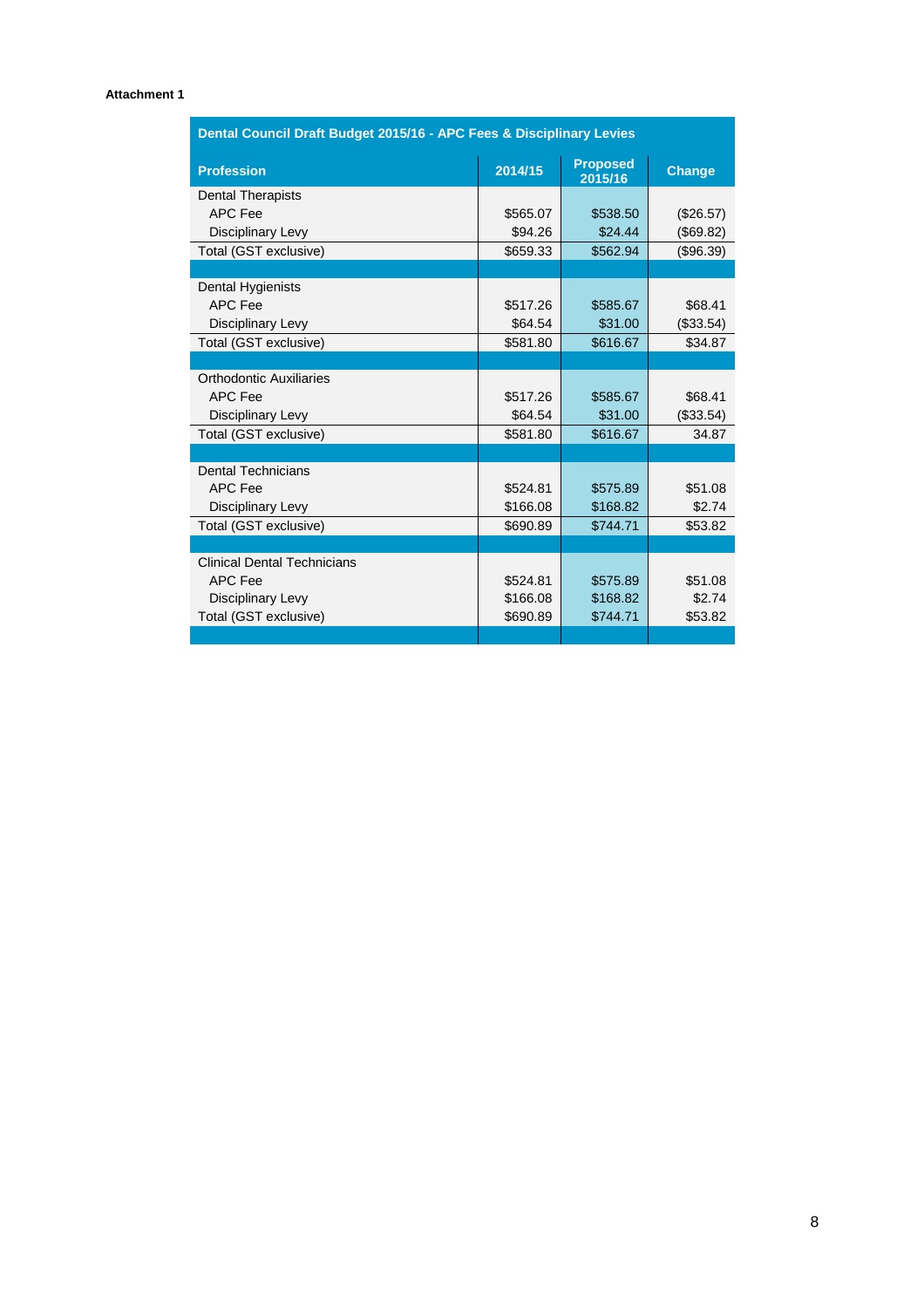| Dental Council Draft Budget 2015/16 - Examination Fees                                                                                                                                             |             |                            |               |  |
|----------------------------------------------------------------------------------------------------------------------------------------------------------------------------------------------------|-------------|----------------------------|---------------|--|
| <b>Examination Type</b>                                                                                                                                                                            | 2014/15     | <b>Proposed</b><br>2015/16 | <b>Change</b> |  |
| Application for assessment of eligibility to enter the New Zealand Dentist Registration<br>Examination (NZDREX)                                                                                    | \$725.04    | \$725.04                   |               |  |
| Subsequent application for assessment of eligibility to enter the New Zealand Dentist<br><b>Registration Examination (NZDREX</b>                                                                   | \$725.04    | \$725.04                   |               |  |
| New Zealand Dentist Registration Examination (NZDREX) - clinical examination                                                                                                                       | \$6,469.74  | \$6,469.74                 |               |  |
| New Zealand Dental Specialist Registration Examination (NZDSREX)                                                                                                                                   | \$17,918.76 | \$17,918.76                |               |  |
| New Zealand Dental Therapy Registration Examination (NZDTREX) - clinical examination (per<br>candidate fee where there is less than a total of 5 candidates sitting the same examination)          | \$4,751.58  | \$4,751.58                 |               |  |
| New Zealand Dental Therapy Registration Examination (NZDTREX) - clinical examination (per<br>candidate fee where there is a total of 5 or more candidates sitting the same examination)            | \$4,245.39  | \$4,245.39                 |               |  |
| New Zealand Dental Therapy Registration Examination (NZDTREX) - written examination (per<br>candidate fee where there is less than a total of 5 candidates sitting the same examination)           | \$3,069.90  | \$3,069.90                 |               |  |
| New Zealand Dental Therapy Registration Examination (NZDTREX) - written examination (per<br>candidate fee where there is a total of 5 or more candidates sitting the same examination)             | \$2,519.61  | \$2,519.61                 |               |  |
| New Zealand Dental Hygiene Registration Examination (NZDHREX) - clinical examination (per<br>candidate fee where there is less than a total of 5 candidates sitting the same examination)I         | \$4,751.58  | \$4,751.58                 |               |  |
| New Zealand Dental Hygiene Registration Examination (NZDHREX) - clinical examination (per<br>candidate fee where there is a total of 5 or more candidates sitting the same examination)            | \$4,245.39  | \$4,245.39                 |               |  |
| New Zealand Dental Hygiene Registration Examination (NZDHREX) - written examination (per<br>candidate fee where there is less than a total of 5 candidates sitting the same examination)           | \$3,069.90  | \$3,069.90                 |               |  |
| New Zealand Dental Hygiene Registration Examination (NZDHREX) – written examination (per<br>candidate fee where there is a total of 5 or more candidates sitting the same examination)             | \$2,519.61  | \$2,519.61                 |               |  |
| New Zealand Dental Technology Registration Examination (NZDTechREX) - combined<br>examination (per candidate fee where there is less than a total of 5 candidates sitting the same<br>examination) | \$3,795.60  | \$3,795.60                 |               |  |
| New Zealand Dental Technology Registration Examination (NZDTechREX) - combined<br>examination (per candidate fee where there is a total of 5 or more candidates sitting the same<br>examination)   | \$3,199.07  | \$3,199.07                 |               |  |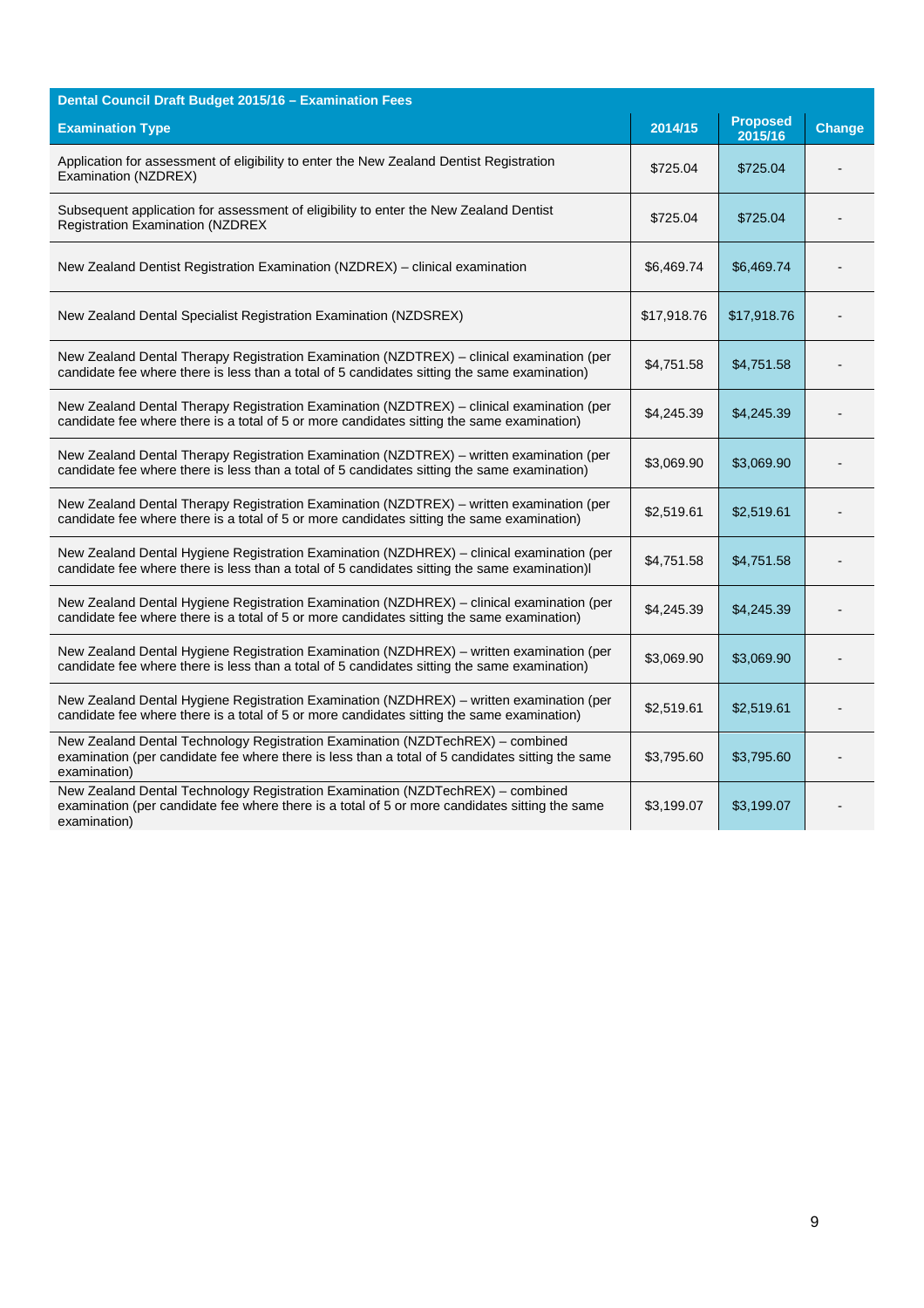| Dental Council Draft Budget 2015/16 - Registration Fees                                                                                                                            |                        |                            |                |
|------------------------------------------------------------------------------------------------------------------------------------------------------------------------------------|------------------------|----------------------------|----------------|
| <b>Registration Fee Type</b>                                                                                                                                                       | 2014/15                | <b>Proposed</b><br>2015/16 | <b>Change</b>  |
| <b>New Zealand Qualified or NZDREX Qualified Applicant</b><br>Application for registration                                                                                         | \$456.48               | \$456.48                   |                |
| <b>Trans-Tasman Mutual Recognition (TTMR) Applicant</b><br>Application for registration                                                                                            | \$456.48               | \$456.48                   |                |
| <b>Overseas Applicant with Prescribed Qualification</b><br>Application for assessment of eligibility to be registered<br>Application for registration                              | \$684.73<br>\$456.48   | \$684.73<br>\$456.48       |                |
| <b>Applicant with Non-Prescribed Qualification</b><br>Application for assessment of eligibility to be registered under section 15(2)<br>of the Act<br>Application for registration | \$2,988.18<br>\$456.48 | \$2,988.18<br>\$456.48     |                |
| Resubmission of application for assessment of eligibility to be registered<br>under section 15(2) of the Act                                                                       | \$2,681.25             | \$2,681.25                 |                |
| <b>Applicant with Non-Prescribed Specialist Qualification</b>                                                                                                                      |                        |                            |                |
| Application for assessment of eligibility to be registered under section 15(2)<br>of the Act                                                                                       | \$3,935.40             | \$3,935.40                 |                |
| Application for registration                                                                                                                                                       | \$456.48               | \$456.48                   |                |
| Resubmission of application for assessment of eligibility to be registered<br>under section 15(2) of the Act                                                                       | \$2,681.25             | \$2,681.25                 |                |
| <b>Other Registration Fees</b>                                                                                                                                                     |                        |                            |                |
| Application for removal of an exclusion(s) on the scope of practice after<br>completion of a Dental Council approved course                                                        | \$251.06               | \$251.06                   |                |
| Application for removal of an exclusion(s) on the scope of practice after<br>completion of a course not approved by the Dental Council                                             | \$456.48               | \$456.48                   |                |
| Application for registration with a prescribed qualification in an additional<br>scope of practice                                                                                 | \$456.48               | \$456.48                   |                |
| Application for registration with a non-prescribed qualification in an additional<br>scope of practice                                                                             | \$705.75               | \$705.75                   |                |
| Application for additional registration advice                                                                                                                                     | \$456.48               | \$456.48                   | $\blacksquare$ |
| Application for restoration to the Dental Register                                                                                                                                 | \$456.48               | \$456.48                   |                |
| Application to transfer from retention to practising where applicant subject to<br>recency of practice policy                                                                      | \$273.89               | \$273.89                   |                |
| Supply of certificate of good standing                                                                                                                                             | \$136.94               | \$91.29                    | (\$45.65)      |
| Supply of replacement registration certificate or any other certificate                                                                                                            | \$91.29                | \$91.29                    |                |
| Application to undertake supervised orthodontic auxiliary practice while<br>undertaking a prescribed<br>training course                                                            | \$91.29                | \$91.29                    |                |
| Annual registration retention fee for non-practising registrants                                                                                                                   | \$106.00               | \$108.00                   | \$2.00         |